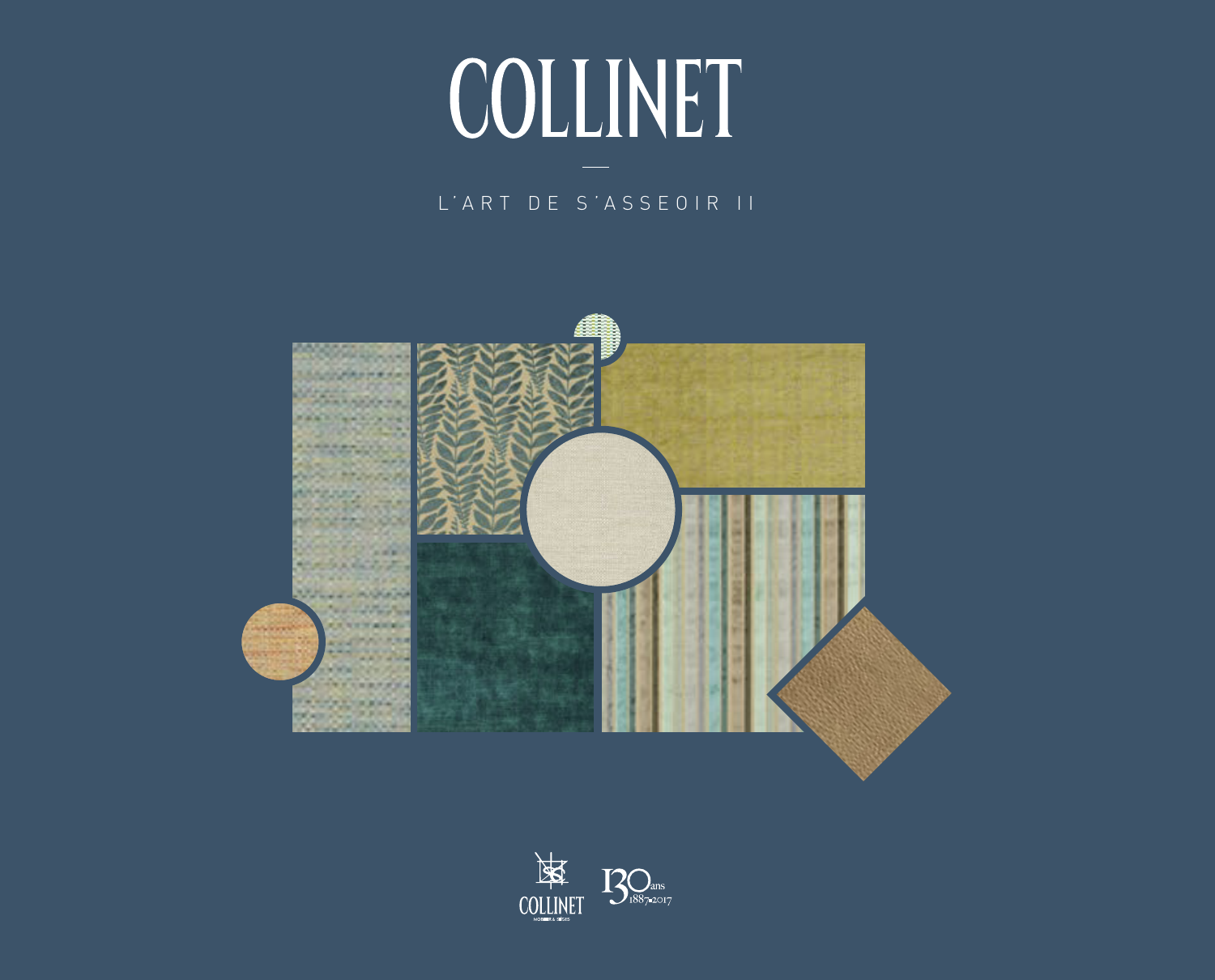





**Sakai Dewberry - ref. FDG2170/14 Atacama Bronze - ref. FDG2168/04**





**Iona Petrol - ref. F1989/21 Iona Ocean - ref. F1989/27**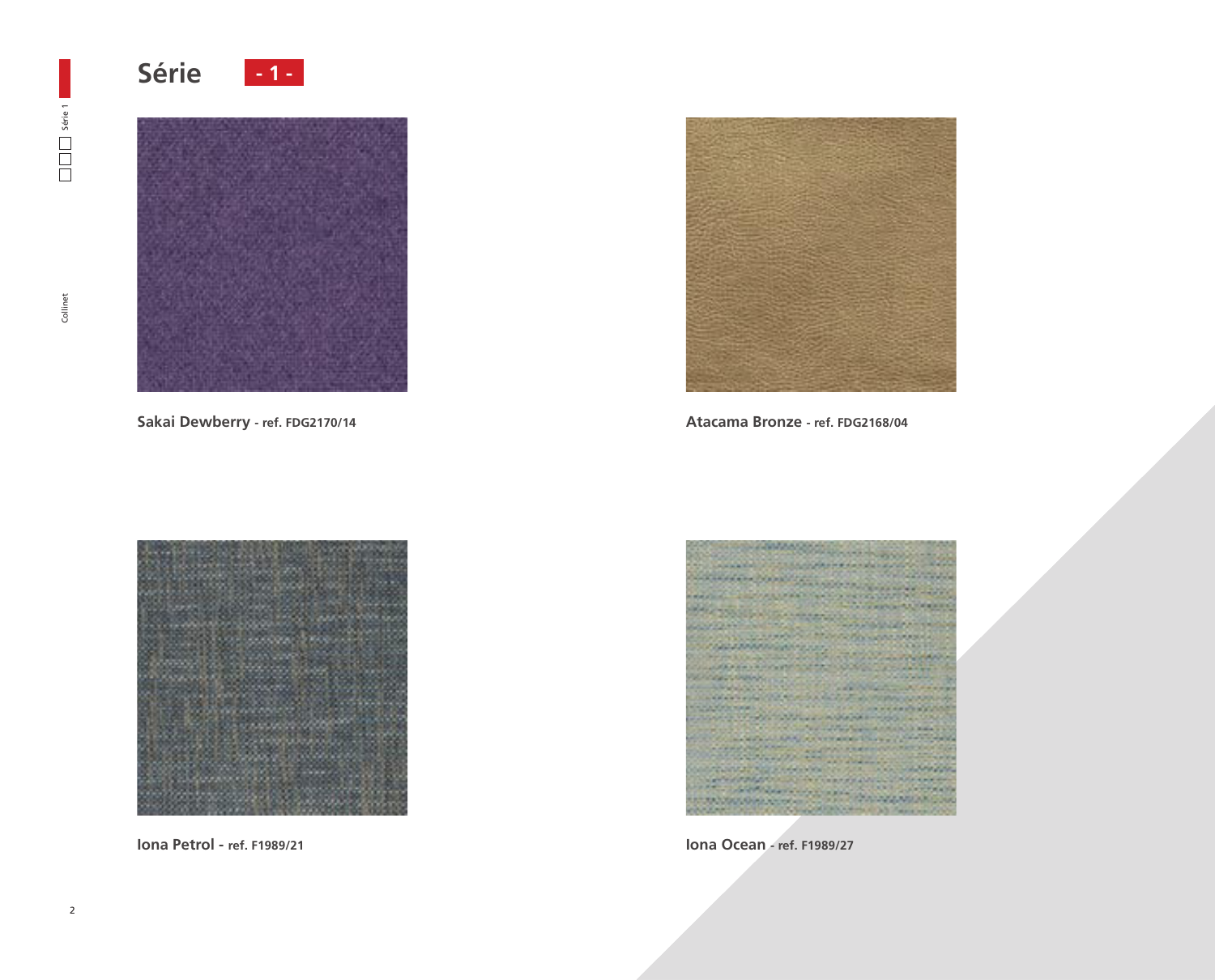



**Sakai Pewter - ref. FDG2170/01**



**Iona Saffron - ref. F1989/36**



**Iona Carbon - ref. F1989/19**



**Mojave Slate - ref. FDG2167/09**

 $\Box$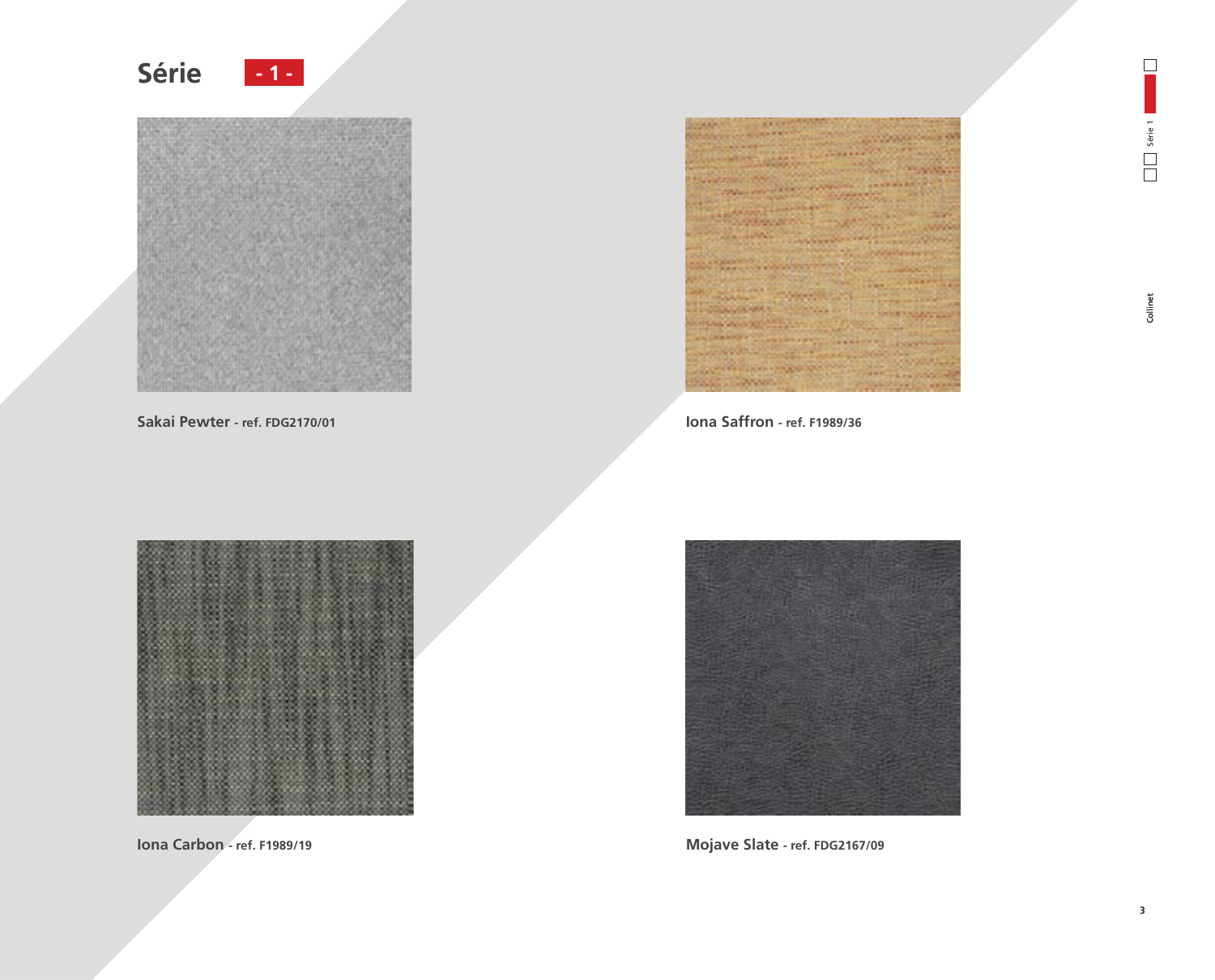



**Siracusa Linen - ref. F1950/03 Iona Ash - ref. F1989/15**



Collinet

4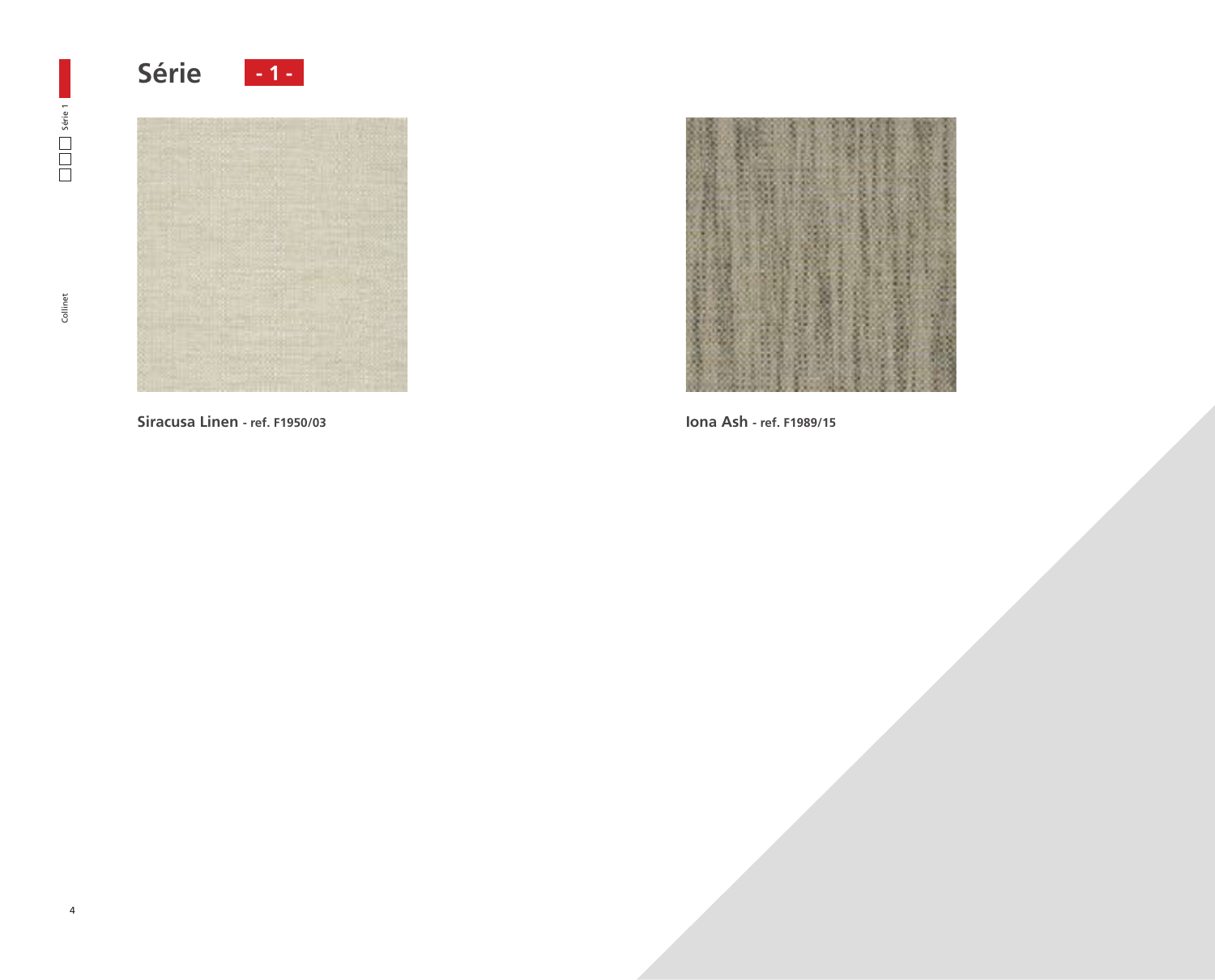





**Zeno Delft - ref. F1982/10 Sicilia Ink - ref. F1949/16**





**Zeno Noir - ref. F1982/01 Sicilia Mink - ref. F1949/08**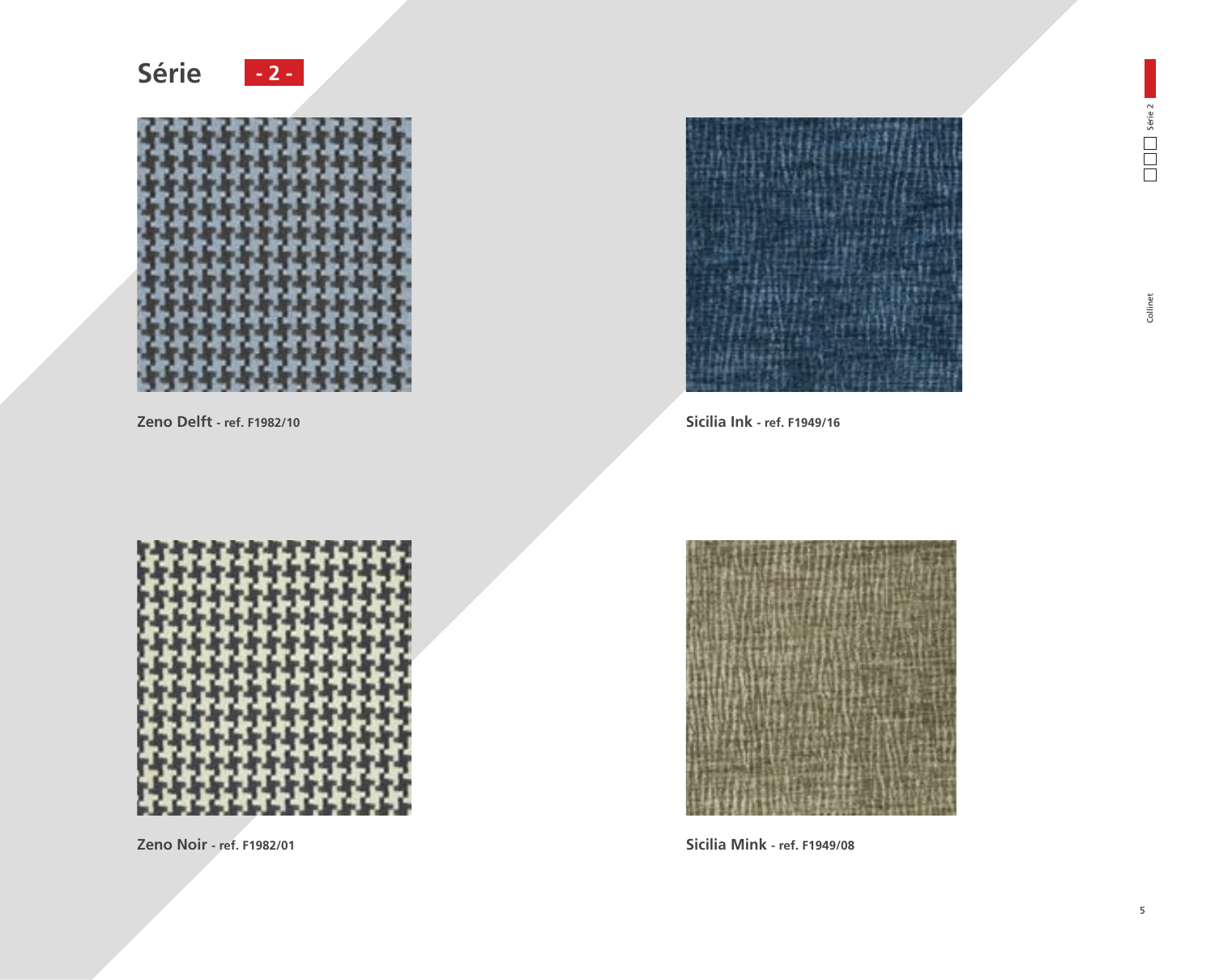





**Sicilia Pebble - ref. F1949/06 Fortore Natural - ref. F2109/01**



**Zeno Cocoa - ref. F1982/03**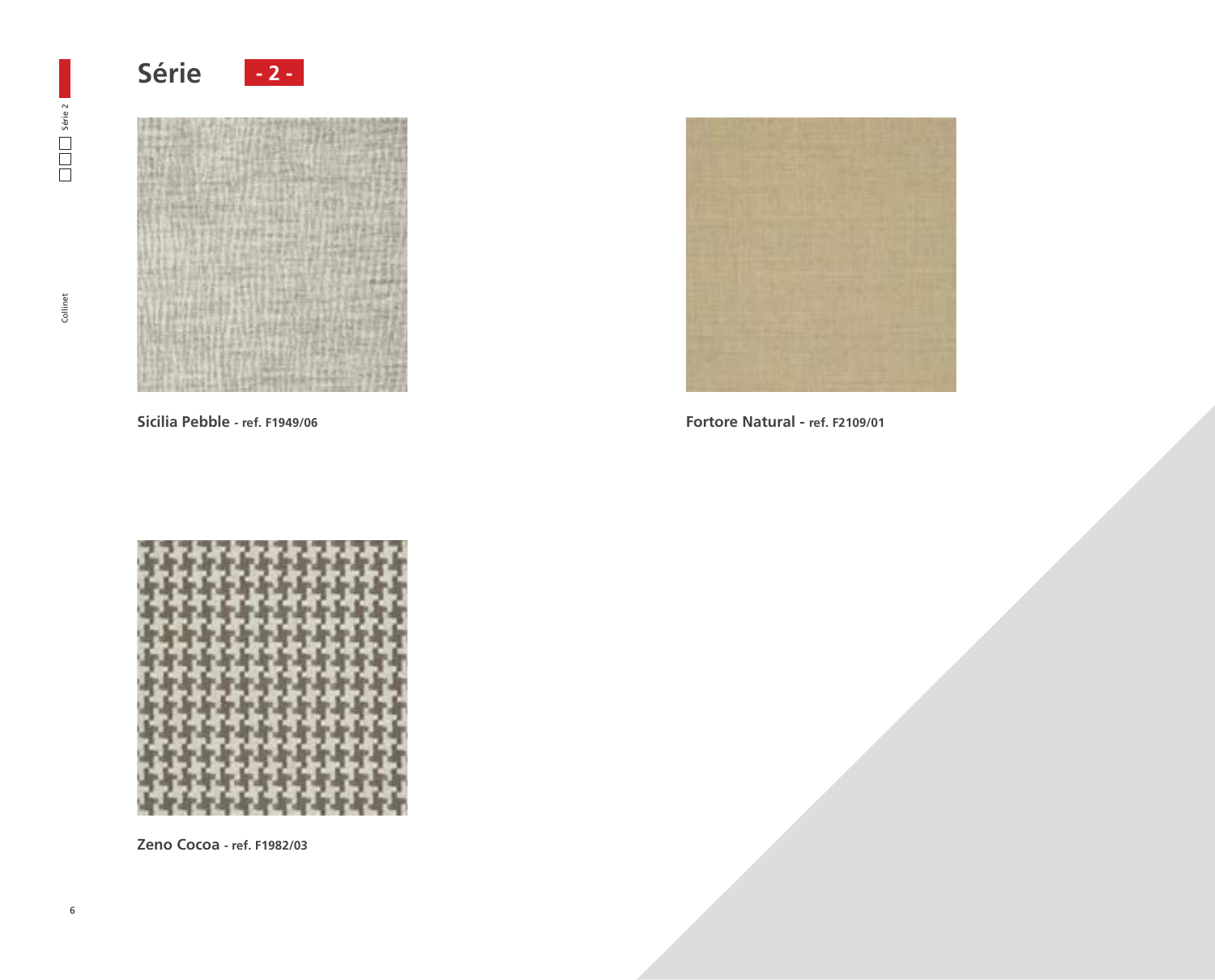



**Piomba Indigo - ref. F2107/05 Boratti Indigo - ref. FDG2186/02**



**Callagio Indigo - ref. F2105/06 Foglia Azure - ref. F2106/04**

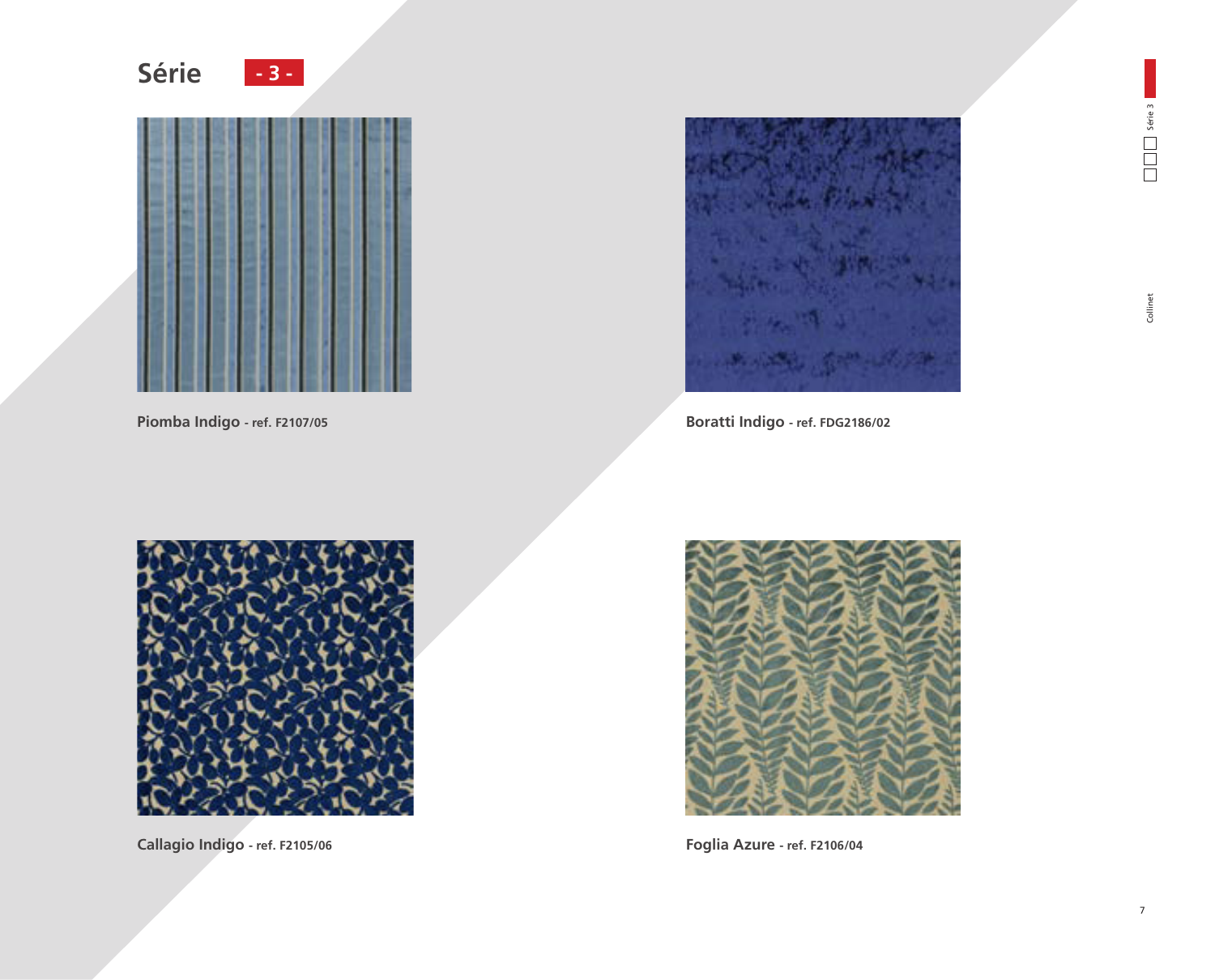

**Série - 2 -3**



**Glenville Ocean - ref. F1872/19**



**Savio Aqua - ref. F2108/03**



**Glenville Pimento - ref. F1872/31**



**Callagio Scarlet - ref. F2105/10**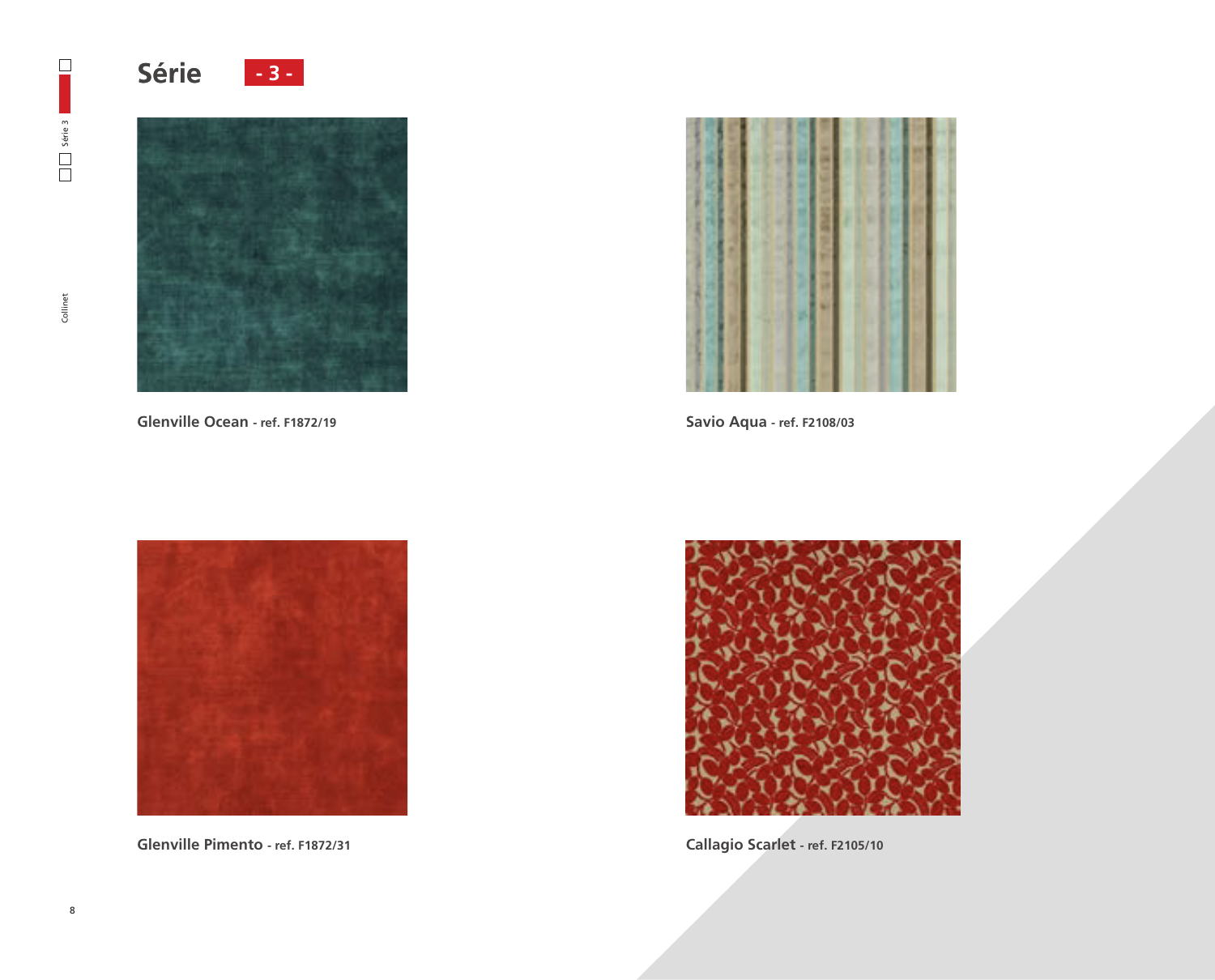





**Glenville Acacia - ref. F1872/37 Glenville Chalk - ref. F1872/02**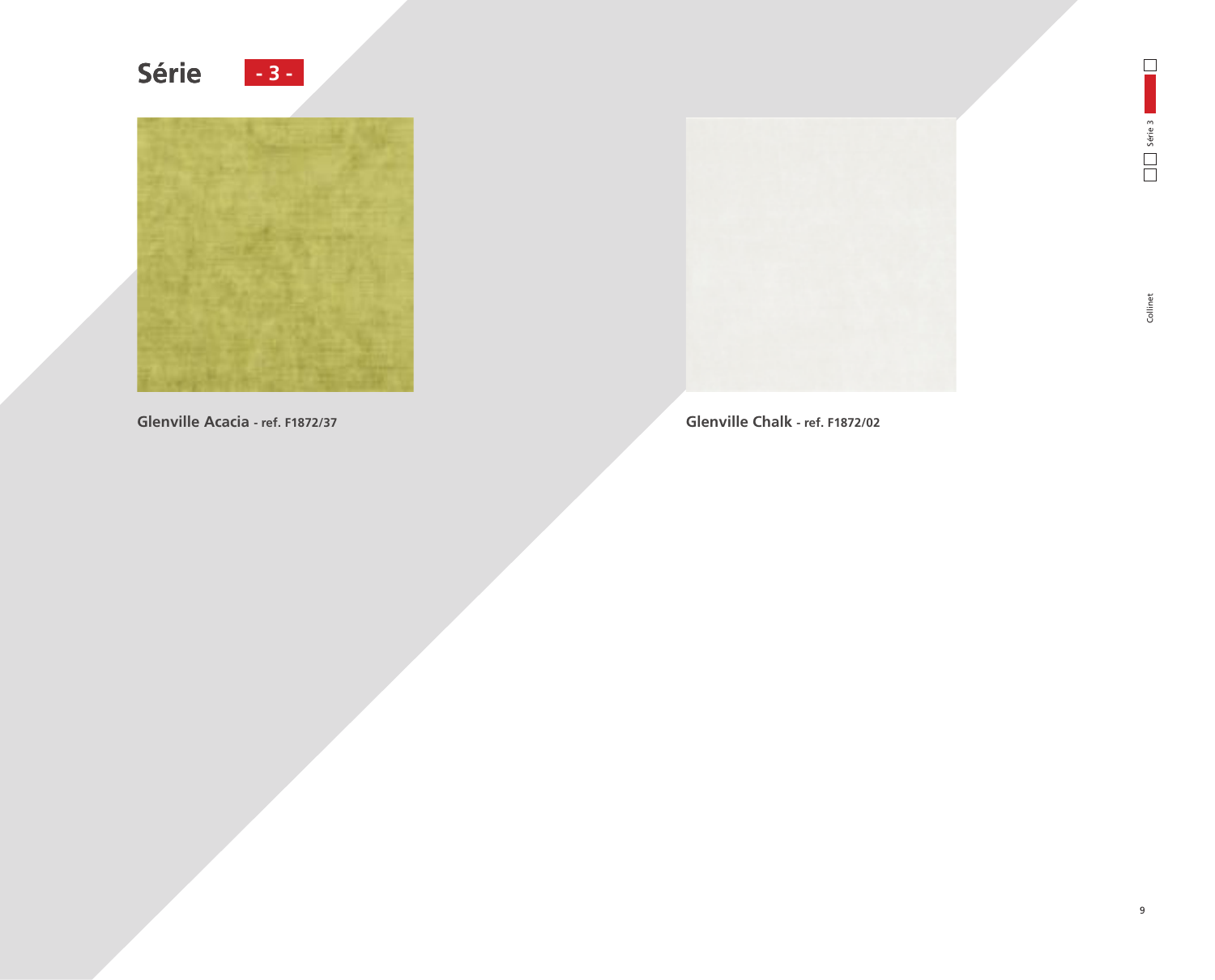

**Série - 4 -**



**Moyka Peony - ref. F1337/03 Calista Delft - ref. F1985/05**





**Uppsala Teal - ref. F1786/02 Morosini Graphite - ref. FDG2187/06**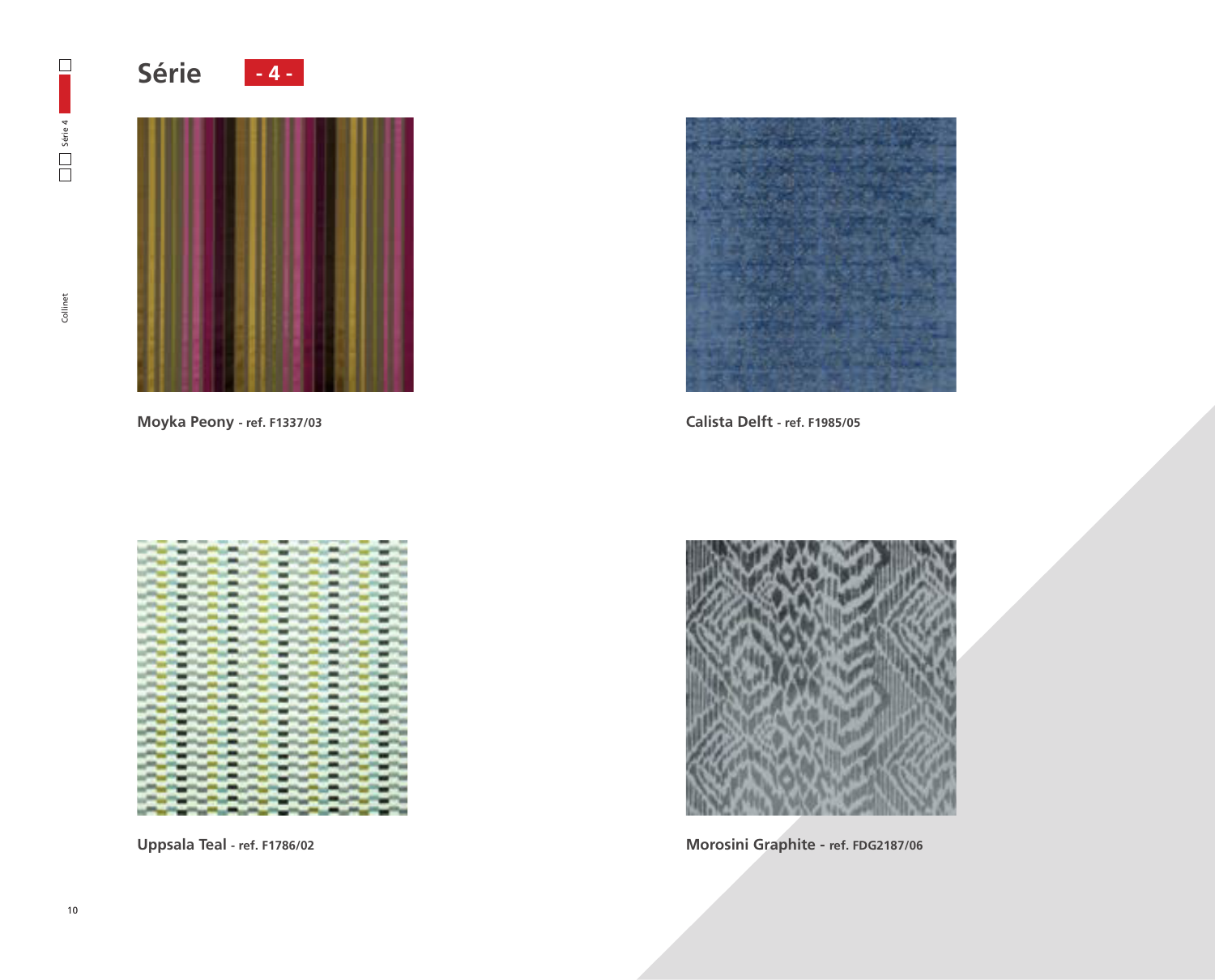



**Calista Mimosa - ref. F1985/04 Nabucco Noir - ref. F1545/02**





**Morosini Natural - ref. FDG2187/08 Castellani Chalk - ref. F1938/02**

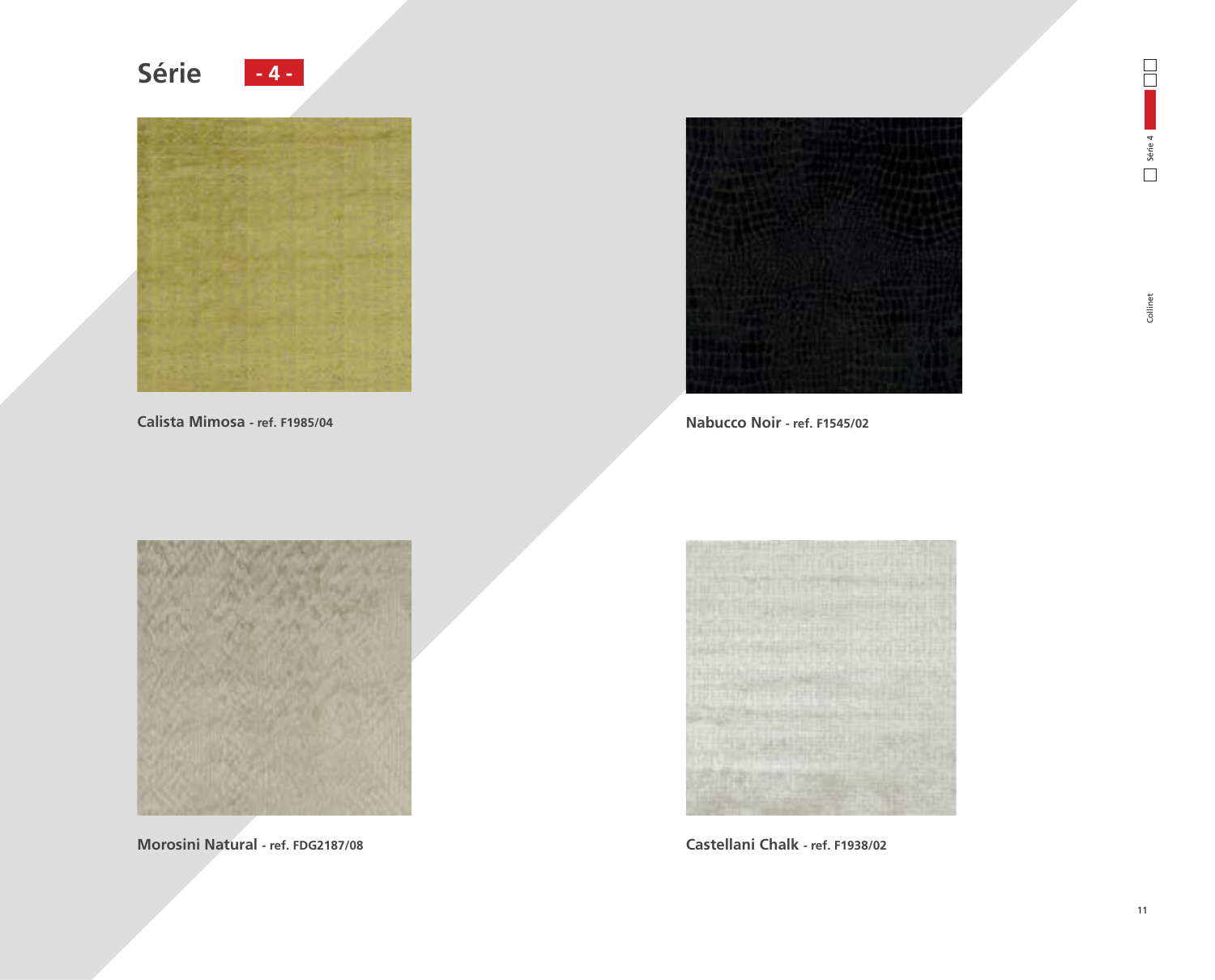

**Nabucco birch - ref. F1545/08**

Série 4

 $\begin{array}{c} \square \\ \square \end{array}$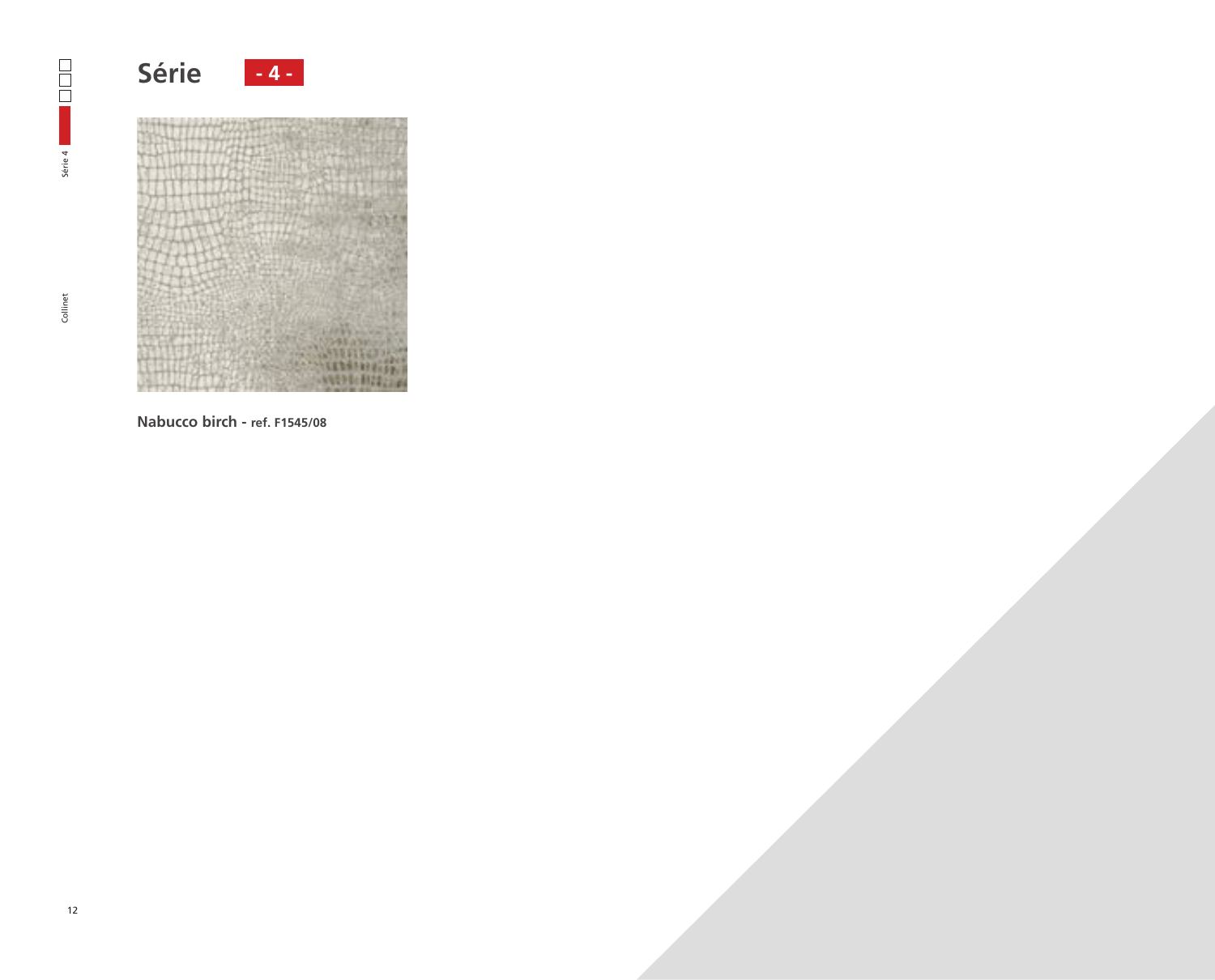